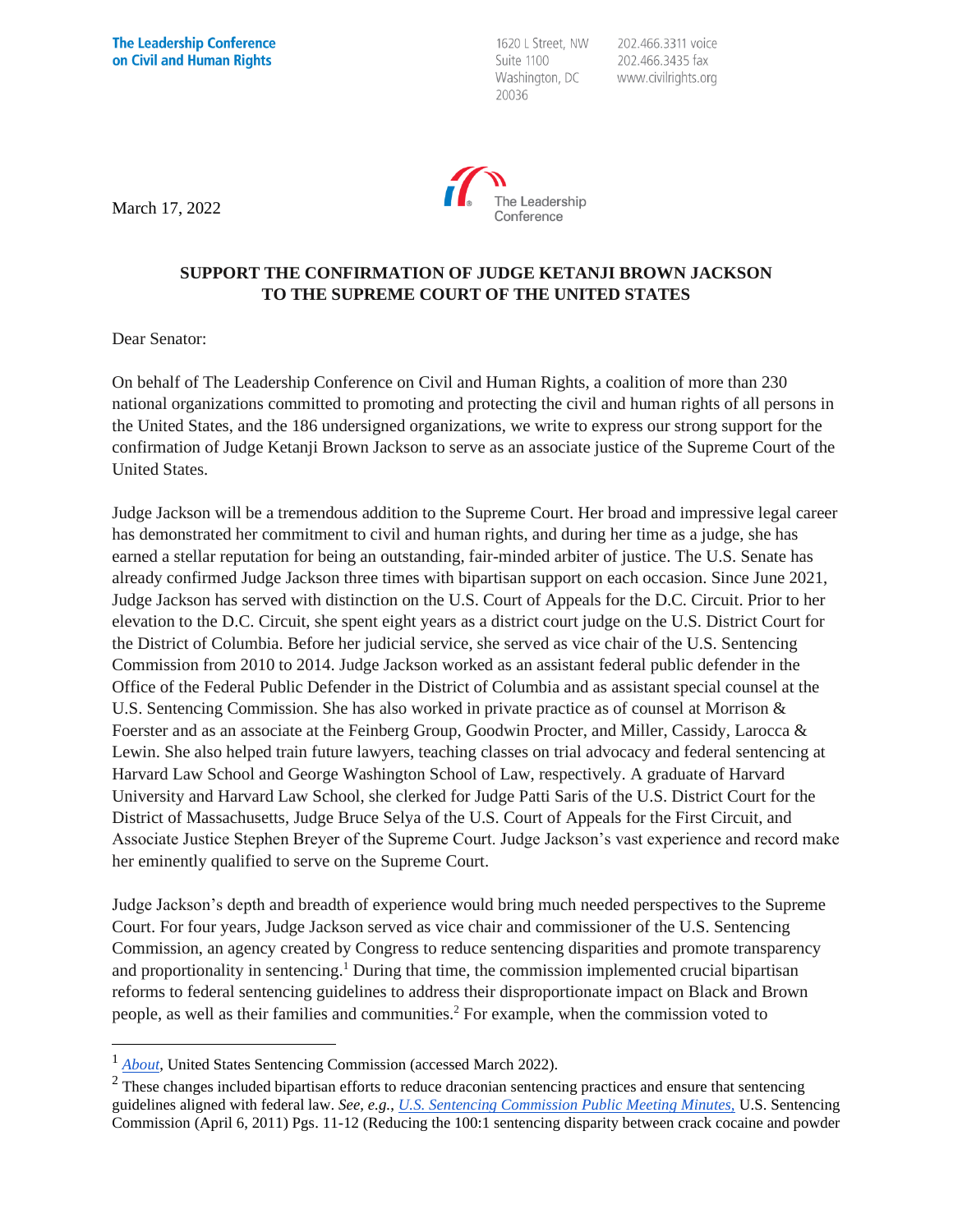March 17, 2022 Page 2 of 10



retroactively apply the new guidelines reducing significant sentencing disparities between crack cocaine and powder cocaine offenses, Judge Jackson argued the necessity of doing so, noting that failure to apply the amended guidelines retroactively would harm not only those serving sentences pursuant to the prior guidelines, but all people who believe in fairness and in equal application of the law.<sup>3</sup> While our criminallegal system is still in desperate need of reforms to make it more fair for more people, this was an important step to address sentencing disparities.

Judge Jackson will be the first justice with any significant criminal defense experience since the retirement of Justice Thurgood Marshall in 1991, and she would be the only Supreme Court justice to have ever served as a public defender.<sup>4</sup> Public defenders play a critical role in our legal system, yet they are vastly underrepresented on the federal bench. At all levels of our judiciary, there are nearly six times as many former prosecutors on the federal bench than former criminal defense lawyers,<sup>5</sup> and just over 5 percent of federal appellate judges have experience as a public defender.<sup>6</sup> During her D.C. Circuit Court confirmation hearing, Judge Jackson explained how her work as a public defender has informed how she approached litigants in her courtroom. She noted that during her time as a public defender, when she would discuss a client's appeal with them, she was surprised to learn how little had been explained to them about the criminal-legal system up to that point. She said that they "had just been through the most consequential proceeding in their lives and no one really explained to them what they were supposed to expect, so they didn't know where things might have gone wrong."7 Judge Jackson would therefore take time to explain the proceedings to the litigants in her courtroom, taking particular care to explain any sentencing decisions to defendants — believing that this understanding is "really important for our entire justice system because it's only if people understand what they've done, why it's wrong, and what will happen to them if they do it again that they can really start to rehabilitate."<sup>8</sup> Our highest court should reflect the diversity of the legal profession, and Judge Jackson's meaningful experience is greatly needed on our Supreme Court.

Since 2013, Judge Jackson has served with distinction on the federal bench, first on the U.S. District Court for the District of Columbia and, since 2021, on the D.C. Circuit. Throughout her tenure, she has demonstrated her even-handed approach to the law. For example:

cocaine offenses and ending mandatory minimums for simple possession of crack cocaine); *[U.S. Sentencing](https://www.ussc.gov/sites/default/files/pdf/amendment-process/public-hearings-and-meetings/20140410/meeting-minutes.pdf)  [Commission Public Meeting Minutes](https://www.ussc.gov/sites/default/files/pdf/amendment-process/public-hearings-and-meetings/20140410/meeting-minutes.pdf)*, U.S. Sentencing Commission (April 10, 2014) Pg. 16 (Reducing guideline ranges for certain offenses that tied punishment to drug quantities); *[U.S. Sentencing Commission Public Meeting](https://www.ussc.gov/sites/default/files/pdf/amendment-process/public-hearings-and-meetings/20140718/meeting-minutes.pdf)  [Minutes](https://www.ussc.gov/sites/default/files/pdf/amendment-process/public-hearings-and-meetings/20140718/meeting-minutes.pdf)*, U.S. Sentencing Commission (July 18, 2014) Pg. 8 (Reducing guidelines for certain nonviolent drug trafficking offenses retroactively).

<sup>3</sup> *[U.S. Sentencing Commission Public Meeting Minutes](https://www.ussc.gov/sites/default/files/pdf/amendment-process/public-hearings-and-meetings/20110630/Meeting_Minutes.pdf)*, U.S. Sentencing Commission (June 30, 2011) Pg. 3.

<sup>4</sup> Ann E. Marimow & Aaron C. Davis, *[Potential pick Ketanji Brown Jackson would make history as first federal](https://www.washingtonpost.com/politics/2022/02/11/ketanji-brown-jackson-supreme-court-defender/)  [public defender on Supreme Court,](https://www.washingtonpost.com/politics/2022/02/11/ketanji-brown-jackson-supreme-court-defender/)* NEW YORK TIMES (Feb. 11, 2022).

<sup>5</sup> Neily, Clark, *[Are a Disproportionate Number of Federal Judges Former Government Advocates?](https://www.cato.org/study/are-disproportionate-number-federal-judges-former-government-advocates#procedure-findings)*, CATO INSTITUTE (May 27, 2021).

<sup>6</sup> *[Biographical Directory of Article III Federal Judges, 1789-present](https://www.fjc.gov/history/judges/search/advanced-search)*, Federal Judicial Center (Accessed March 2022) Search includes all judges for the U.S. Courts of Appeal who listed "public defender" or "federal defender" as non-volunteer work experience.

<sup>7</sup> *[Nominations Hearing](https://www.judiciary.senate.gov/meetings/04/21/2021/nominations)*, United States Senate Committee on the Judiciary (April 28, 2021).

<sup>8</sup> *Id*.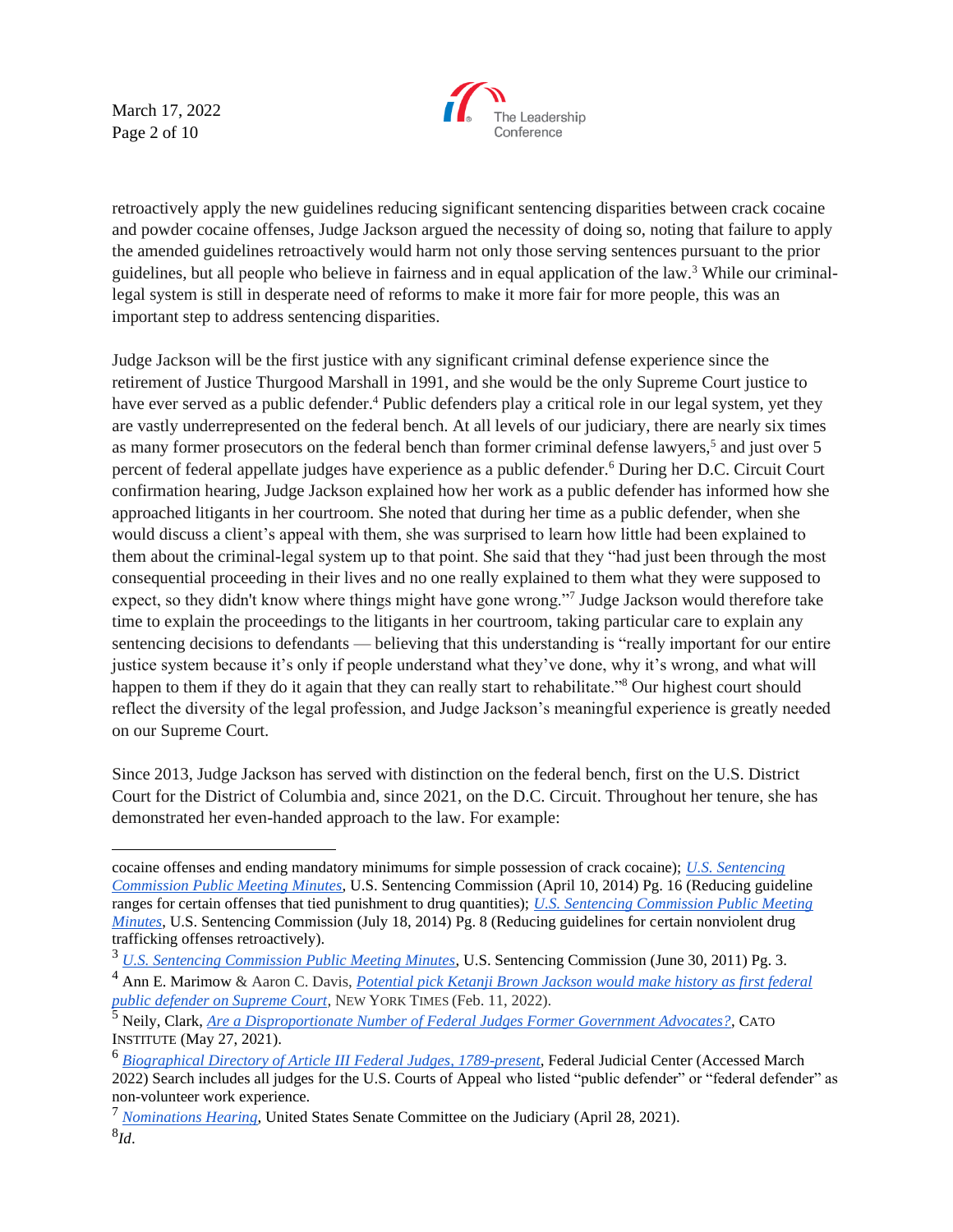March 17, 2022 Page 3 of 10



- Judge Jackson has a record of upholding the rights of immigrants. She found that executive efforts to dramatically expand the government's expedited deportation powers could cause irreparable harm to immigrant communities.<sup>9</sup> She also blocked a U.S. Citizenship and Immigration Services practice that unlawfully limited the number of immigrants who could successfully prove their need for asylum.<sup>10</sup> Importantly, Judge Jackson treats immigrants and immigrant communities with dignity and respect by refusing to use the terms "illegal" or "alien," regardless of her ruling on a matter.<sup>11</sup>
- Judge Jackson has approached the rights of working people with fair-mindedness and ensured all people have access to justice, not just the wealthy and powerful. In her first published opinion on the D.C. Circuit, Judge Jackson ruled that a policy change introduced by the Federal Labor Relations Board was arbitrary and capricious because it would limit the terms and conditions that federal workers could bargain over with their employers.<sup>12</sup> While on the district court, after labor unions challenged a number of executive orders designed to eviscerate the right to collective bargaining for federal workers, she ruled that several provisions — including limitations on official time, bans on employees communicating with Congress, and other provisions impacting collective bargaining and employee removals — were unlawful. $13$
- Judge Jackson has repeatedly upheld the rights of people with disabilities. She ruled in favor of William Pierce, a deaf person who was unlawfully denied accommodations while in prison.<sup>14</sup> She also ruled that Uber may be held liable for failing to provide transportation services that can be fully and equally enjoyed by people who use wheelchairs.<sup>15</sup>
- Judge Jackson has a record of standing against efforts to restrict access to essential sexual and reproductive health information. In 2018, as a judge on the U.S. District Court for the District of Columbia, Judge Jackson ruled that the administration's attempts to terminate dozens of grants under the Teen Pregnancy Prevention Program were unlawful.<sup>16</sup>
- Judge Jackson's environmental and administrative decisions show her expertise and ability to understand and clearly explain complex regulatory and statutory issues and appropriately apply the facts to the law. She has ruled in favor of government transparency and public access to Food and Drug Administration data that impacts health and environmental concerns.<sup>17</sup> She also found that the U.S. Coast Guard acted lawfully when it detained and investigated ships that had violated environmental laws on oil spills.<sup>18</sup> In 2018, Judge Jackson allowed a lawsuit by the U.S. territory

<sup>9</sup> *Make the Road New York v. McAleenan*, 405 F.Supp.3d 1 (D.D.C. 2019).

<sup>10</sup> *Kiakombua v. Wolf*, 2020 WL 6392824 (D.D.C. 2020).

<sup>11</sup> *[The SCOTUS Shortlist and Immigration: What Their Previous Rulings Reveal](https://www.nilc.org/wp-content/uploads/2022/02/NILC-Report-SCOTUS-Shortlist-and-Immigration.pdf)*, NATIONAL IMMIGRATION LAW CENTER (Feb. 2022).

<sup>12</sup> *Am. Fed'n of Gov't Emps., AFL-CIO v. Fed. Lab. Rels. Auth*., 25 F.4th 1 (D.C. Cir. 2022).

<sup>13</sup> *AFGE v. Trump*, 318 F.Supp.3d 370 (D.D.C. 2018).

<sup>14</sup> *Pierce v. District of Columbia*, 128 F.Supp.3d 250 (D.D.C. 2015).

<sup>15</sup> *Equal Rights Center v. Uber Technologies, Inc.,* 2021 WL 981011 (D.D.C. 2021).

<sup>16</sup> *Policy and Research LLC v. HHS*, 313 F.Supp.3d 62 (D.D.C. 2018).

<sup>17</sup> *Government Accountability Project v. Food & Drug Administration*, 206 F.Supp.3d 420 (D.D.C. 2016).

<sup>18</sup> *Watervale Marine Co. v. U.S. Department of Homeland Security,* 55 F.Supp.3d 124 (D.D.C. 2014).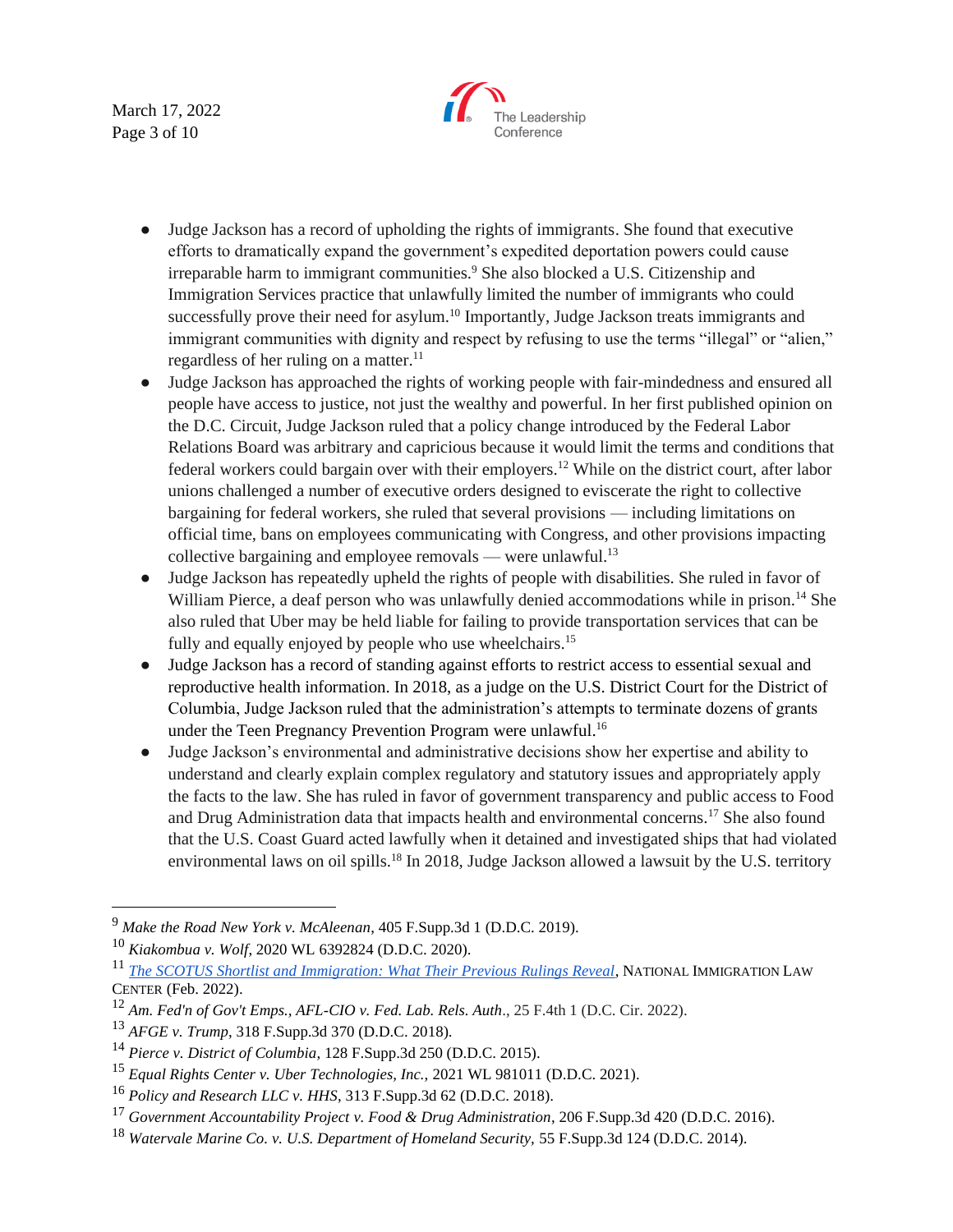March 17, 2022 Page 4 of 10



of Guam to proceed where it was seeking to hold the U.S. government liable for cleanup costs for decades of environmental contamination brought on by the actions of the U.S. Navy.<sup>19</sup>

● Judge Jackson has carefully approached questions dealing with the separation of powers and executive authority to defend the Constitution and its principles. While on the district court, Judge Jackson ordered a former White House counsel to appear before the House Judiciary Committee after the committee issued them a subpoena related to the committee's investigation of Russia's interference in the 2016 election and potential obstruction of justice by the president.<sup>20</sup> She rejected the Department of Justice's arguments that senior presidential advisors have absolute immunity from congressional subpoenas, powerfully saying, "The primary takeaway from the past 250 years of recorded American history is that Presidents are not kings... Rather, in this land of liberty, it is indisputable that current and former employees of the White House work for the People of the United States, and that they take an oath to protect and defend the Constitution of the United States."<sup>21</sup>

The nomination of Judge Jackson marks a significant historic and long overdue milestone for our country. If confirmed, Judge Jackson would be the first Black woman to ever serve on the Supreme Court. In the Court's entire history, there have only been three justices of color, two Black justices, and five justices who were women. The historic exclusion of Black women from the entire federal judiciary is a welldocumented problem, <sup>22</sup> and less than 6 percent of all active federal judgeships in the United States are held by Black women.<sup>23</sup> Until last year when Judge Jackson herself was confirmed to the D.C. Circuit, no Black woman had been confirmed to the federal appellate bench in nearly a decade.<sup>24</sup> A federal bench that represents and reflects the vast diversity of our nation is vital to robust and informed decision-making.<sup>25</sup> Indeed, a bench that is diverse and includes perspectives of communities who were traditionally excluded from seats of power improves formal and informal decision-making,<sup>26</sup> which is crucial when the decisions issued by the Court impact our rights and protections that intersect with all areas of our lives. Greater

<sup>19</sup> *Gov't of Guam v. United States*, 950 F.3d 104 (D.C. Cir. 2020) (When this case was appealed to the Supreme Court, her ruling was upheld in a rare unanimous decision. *See Territory of Guam v. United States*, 141 S. Ct. 1608, 209 L. Ed. 2d 691 (2021)).

<sup>20</sup> *Committee on Judiciary, U.S. House of Representatives v. McGahn*, 415 F.Supp.3d 148 (D.D.C. 2019) (After a D.C. Circuit panel initially ruled that the House lacked standing to sue the White House counsel the full court reheard the case, reversing the panel ruling. The case ultimately settled, with the White House counsel providing his [testimony](https://judiciary.house.gov/uploadedfiles/mcgahn_interview_transcript.pdf) to the House Judiciary Committee on June 4, 2021).

 $\overline{^{21}Id.}$  at 213.

<sup>22</sup> Sen, Maya, *[Diversity, Qualifications, and Ideology: How Female and Minority Judges Have Changed, or Not](https://scholar.harvard.edu/files/msen/files/judicial-diversity.pdf)  [Changed, Over Time](https://scholar.harvard.edu/files/msen/files/judicial-diversity.pdf)*, Wis. L. Rev. 367 (2017).

<sup>23</sup>*See [Biographical Directory of Article III Federal Judges, 1789-present,](https://www.fjc.gov/history/judges/search/advanced-search)* Federal Judicial Center (Accessed March 2022).

<sup>24</sup> *Id.*

<sup>25</sup> Berry, Kate, *[Building a Diverse Bench: Selecting Federal Magistrate and Bankruptcy Judges,](https://www.brennancenter.org/sites/default/files/publications/Building_A_Diverse_Bench_0726.pdf) BRENNAN CENTER FOR JUSTICE AT NYU SCHOOL OF LAW AND AMERICAN BAR ASSOCIATION JUDICIAL DIVISION* (2017).

<sup>26</sup> Ifill, Sherrilyn A, *Racial Diversity on the Bench: Beyond Role Models and Public Confidence*, 57 WASH. & LEE L. REV. 405 (2000).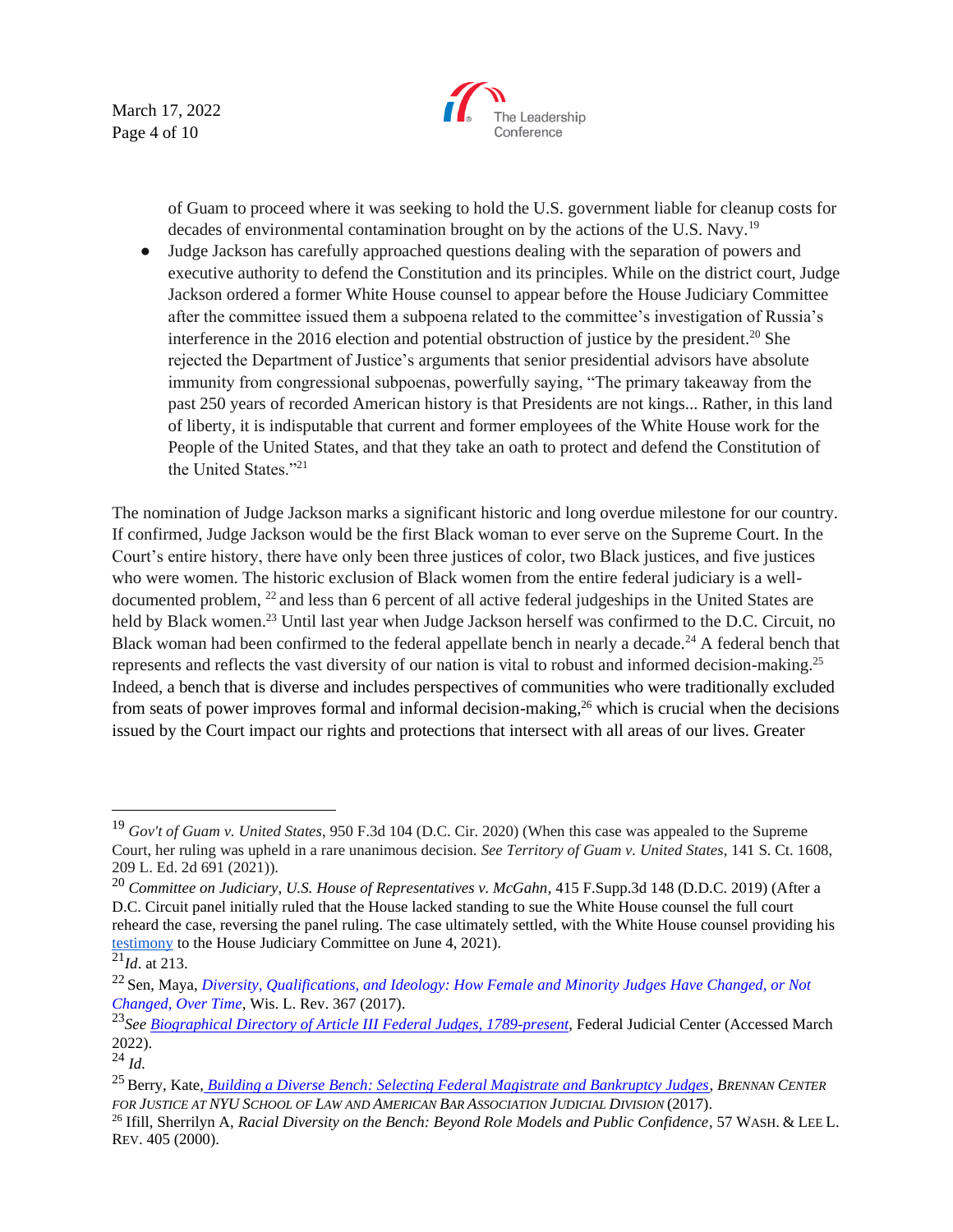March 17, 2022 Page 5 of 10



diversity in our judiciary also helps foster greater public trust in the institution and its decisions.<sup>27</sup> It is past time that we have a Black woman serve on our nation's highest court.

Judge Jackson's lauded legal reputation and record as a fair and impartial jurist speaks for itself and has garnered respect and recognition across partisan and ideological lines. She has been confirmed with bipartisan support by the Senate three times, first to the U.S. Sentencing Commission in 2010 without opposition by voice vote,<sup>28</sup> then to the U.S. District Court for the District of Columbia in 2013 without opposition by voice vote,<sup>29</sup> and finally to the U.S. Court of Appeals for the D.C. Circuit in 2021 with bipartisan support.<sup>30</sup> In addition to the support she has from the civil and human rights community, her nomination to the Supreme Court has been met with broad support from colleagues in the judiciary, law enforcement community, academia, and the legal profession. For example, Judge J. Michael Luttig, who served on the Fourth Circuit, described Judge Jackson as "eminently qualified" and "as highly credentialed and experienced in the law as any nominee in history."<sup>31</sup> Judge Thomas Griffith, who served on the D.C. Circuit, also praised Judge Jackson's even-handed application of justice, saying that although they "occasionally differed on the best outcome of a given case," he "always respected her careful approach, extraordinary judicial understanding, and collegial manner, three indispensable traits for success as a Justice on the Supreme Court."<sup>32</sup> Judge Jackson's impressive and distinguished legal career, her collegiality and professionalism to all she encounters in her courtroom, and her record as a fairminded judge make her an exceptional choice to serve on our nation's highest court.

As Judge Jackson said in March 2021 while accepting Columbia Law School's Constance Baker Motley Award for empowering women of color lawyers and advancing the rights of people of color, "We are now charged with the responsibility...of doing the work that is necessary to protect the rule of law and to promote equality and justice for all.<sup>33</sup> That responsibility to work towards equal justice is an essential duty of our judicial branch, and Judge Jackson's record proves that she is immensely qualified to render that justice on the Supreme Court. We strongly urge all senators to meet this incredible moment in history and to support the confirmation of Judge Jackson to the Supreme Court.

Sincerely,

The Leadership Conference on Civil and Human Rights A Better Balance

<sup>27</sup> Sen, *supra* note 23

<sup>28</sup> *PN802: Ketanji Brown Jackson (United States Sentencing Commission)*, 111th Congress (Feb. 11, 2010).

<sup>&</sup>lt;sup>29</sup>PN18: Ketanji Brown Jackson (United States District Court for the District of Columbia), 113<sup>th</sup> Congress (March 23, 2013).

<sup>30</sup>*PN391: Ketanji Brown Jackson (United States Circuit Court for the District of Columbia Circuit)* 117th Congress (June 14, 2021).

<sup>31</sup>*[Statement of Judge J. Michael Luttig](https://www.documentcloud.org/documents/21279044-luttig-letter-endorsing-judge-jackson-for-supreme-court)*, U.S. Senate Committee on the Judiciary (Feb. 26, 2022).

<sup>32</sup>*[Letter to Chairman Durbin and Ranking Member Grassley from Judge Thomas Griffith](https://www.judiciary.senate.gov/imo/media/doc/2.26.22%20-%20Judge%20Thomas%20Griffith%20Support%20for%20Jackson.pdf)*, U.S. Senate Committee on the Judiciary (Feb. 26, 2022).

<sup>33</sup> Jackson, Ketanji Brown, *Remarks for the Empowering Women of Color Sixth Annual Constance Baker Motley Gala*, Columbia Law School (March 12, 2021).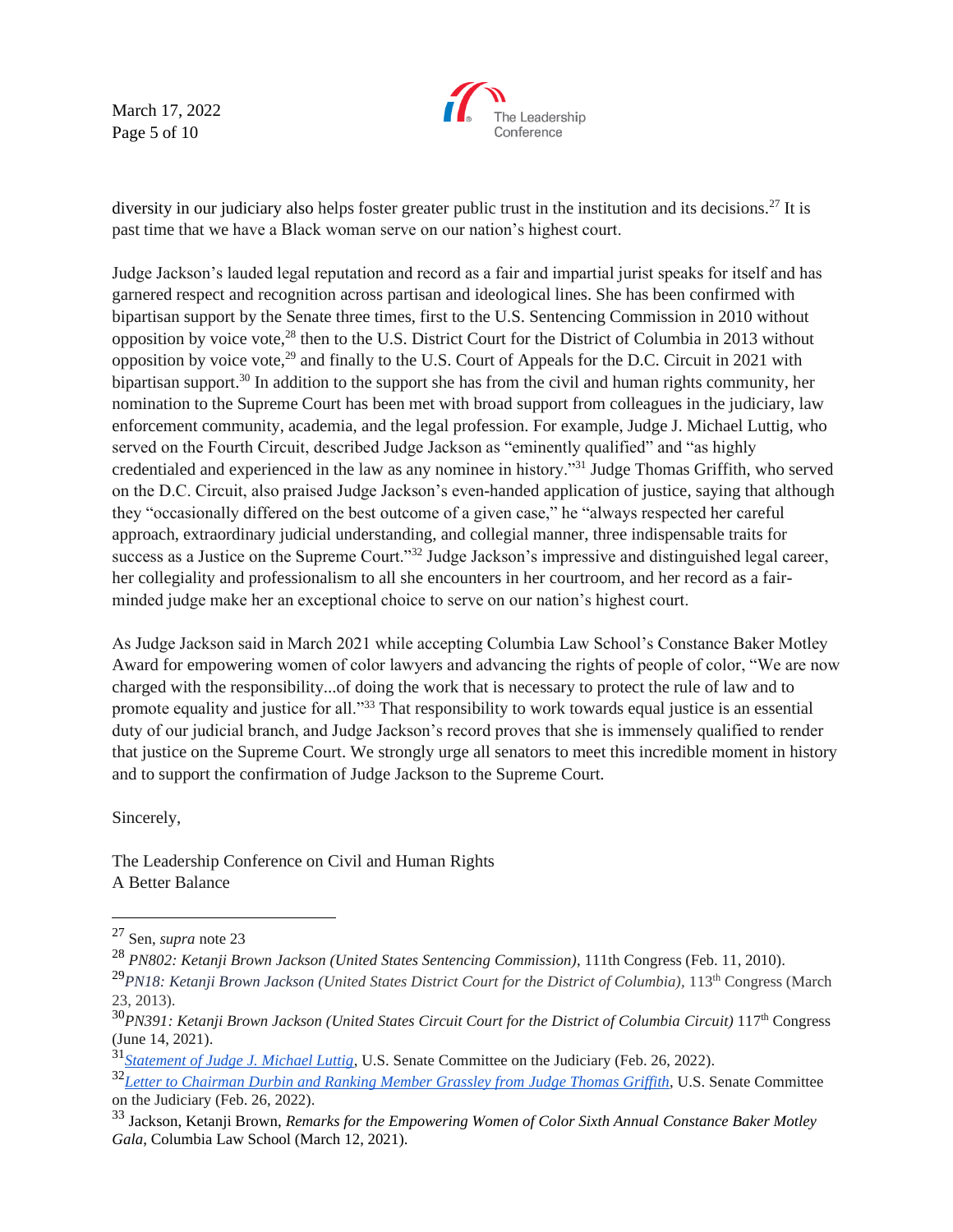March 17, 2022 Page 6 of 10



A. Philip Randolph Institute Advocates for Youth AFL-CIO African American Ministers In Action Alliance for Justice Alliance for Youth Action American Association for Access, Equity and Diversity American Association of People with Disabilities American Association of University Women American Federation of State, County & Municipal Employees (AFSCME) American Federation of Teachers American Muslim Health Professionals (AMHP) American-Arab Anti-Discrimination Committee (ADC) Americans for Democratic Action (ADA) Americans for Financial Reform Americans for Tax Fairness Andrew Goodman Foundation Asian & Pacific Islander American Health Forum (APIAHF) Asian American Legal Defense and Education Fund (AALDEF) Asian Americans Advancing Justice - AAJC Asian and Pacific Islander American Vote (APIAVote) Association of Asian Pacific Community Health Organizations (AAPCHO) Association of People Supporting Employment First (APSE) Autistic Self Advocacy Network Bazelon Center for Mental Health Law Bend the Arc: Jewish Action Black Women's Health Imperative Black Women's Roundtable Brady Care in Action Catholics for Choice Center for American Progress Center for Common Ground Center for Constitutional Rights Center for Disability Rights Center for Medicare Advocacy Center for Popular Democracy Action Chispa LCV Clean Water Action Clearinghouse on Women's Issues Coalition of Immokalee Workers Coalition on Human Needs Coalition to Stop Gun Violence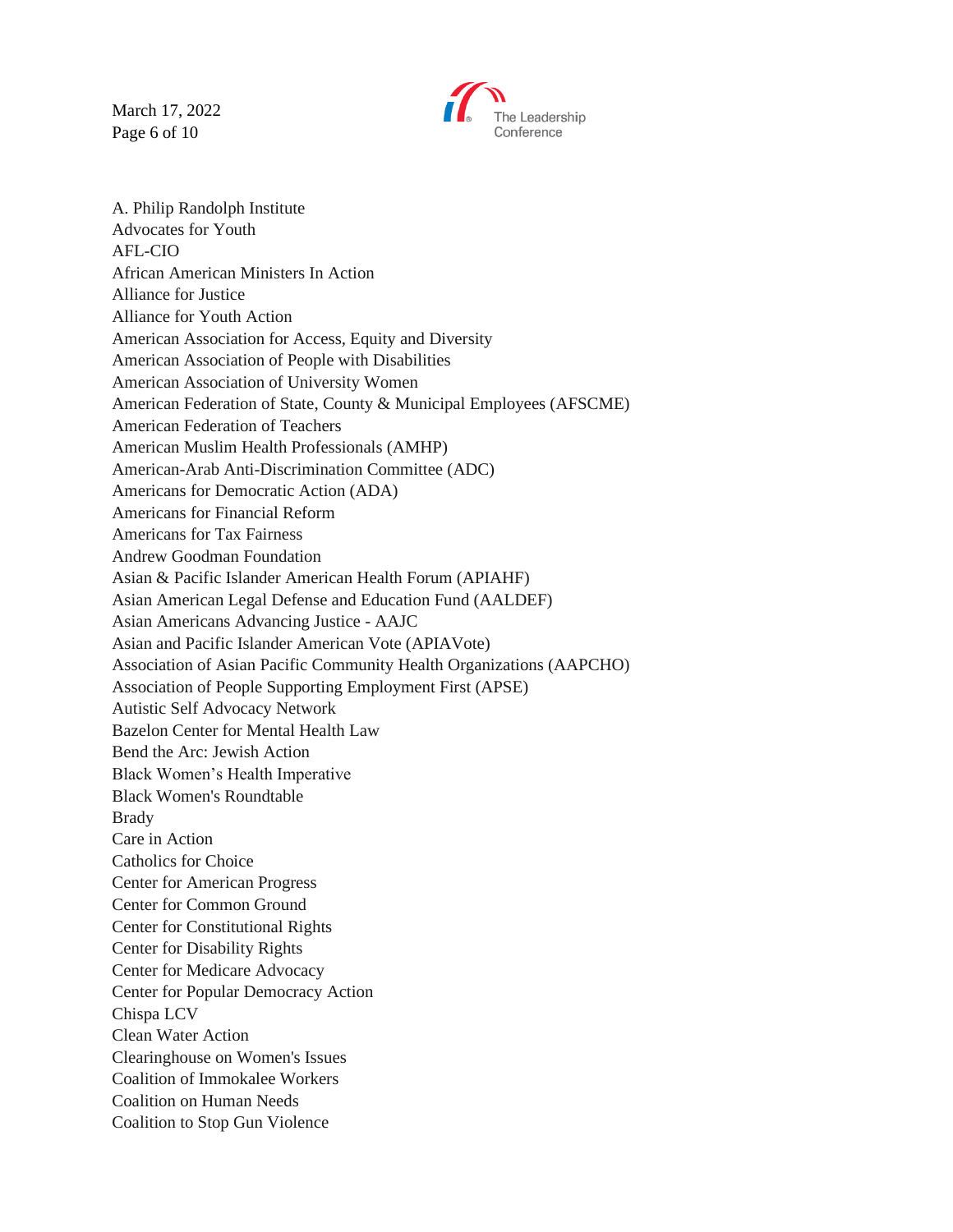March 17, 2022 Page 7 of 10



College & Community Fellowship Committee for a Fair Judiciary (CFJ) Common Cause Communications Workers of America (CWA) Community Catalyst Community Change Action Constitutional Accountability Center Daily Kos Demand Justice DemCast USA Democracy Initiative Demos Disability Rights Education & Defense Fund Earthjustice Economic Policy Institute End Citizens United / Let America Vote Action Fund Endangered Species Coalition Environmental Working Group Equal Justice Society Equal Rights Advocates Equality Federation Fair and Just Prosecution Faith in Public Life Families USA Family Equality Feminist Majority Foundation FORGE, Inc. Franciscan Action Network Freedom from Religion Foundation GLMA: Health Professionals Advancing LGBTQ Equality Greenpeace USA Health Care Voices Herd on the Hill Hip Hop Caucus Hispanic Federation Human Rights Campaign Immigration Hub In Our Own Voice: National Black Women's Reproductive Justice Agenda Indivisible Japanese American Citizens League Jewish Women International Jobs With Justice Justice for Migrant Women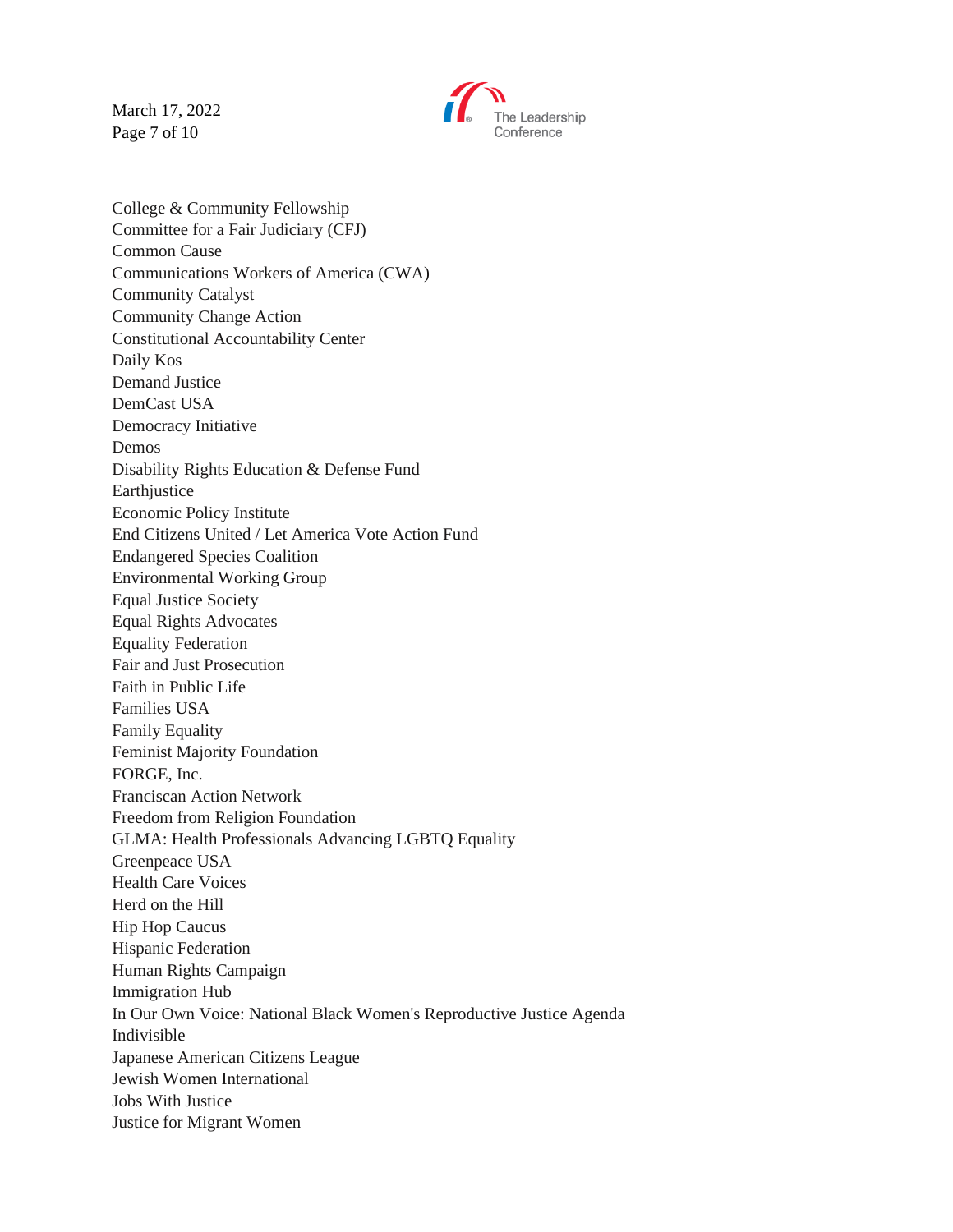March 17, 2022 Page 8 of 10



Justice in Aging LatinoJustice PRLDEF Lawyers for Good Government (L4GG) Lawyers' Committee for Civil Rights Under Law League of Conservation Voters League of United Latin American Citizens (LULAC) Liberate Abortion March For Our Lives Matthew Shepard Foundation MomsRising Muslim Advocates NAACP NARAL Pro-Choice America National Action Network National Alliance for Partnerships in Equity National Asian Pacific American Women's Forum (NAPAWF) National Association of Criminal Defense Lawyers National Association of Social Workers National Bar Association National Birth Equity Collaborative National Black Justice Coalition National Center for Lesbian Rights National Center for Transgender Equality National Coalition Against Domestic Violence National Coalition on Black Civic Participation National Consumers League National Council of Asian Pacific Americans (NCAPA) National Council of Jewish Women National Council of Negro Women National Domestic Workers Alliance National Education Association National Employment Law Project National Employment Lawyers Association National Health Care for the Homeless Council National Health Law Program National Homelessness Law Center National Immigration Law Center National Latina Institute for Reproductive Justice National Legal Aid & Defender Association National Network for Arab American Communities National Organization for Women National Partnership for Women & Families National Resource Center on Domestic Violence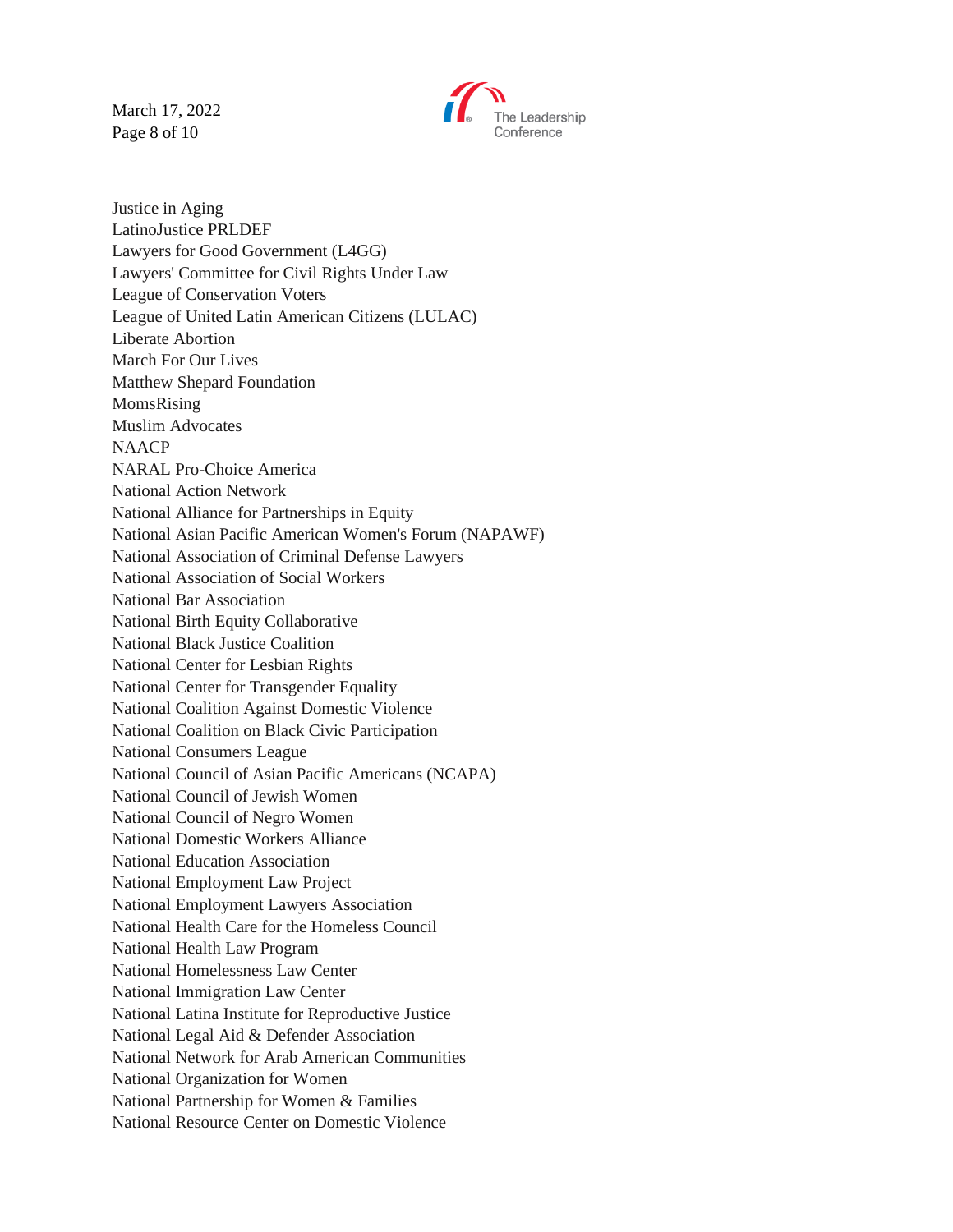March 17, 2022 Page 9 of 10



National Urban League National Women's Law Center Natural Resources Defense Council (NRDC) NETWORK Lobby for Catholic Social Justice Newtown Action Alliance OCA - Asian Pacific American Advocates Oil Change International People For the American Way People's Parity Project PFLAG National Planned Parenthood Federation of America PolicyLink Poligon Education Fund Population Connection Action Fund Positive Women's Network-USA Poverty & Race Research Action Council Protect Our Care re:power Religious Coalition for Reproductive Choice Reproaction ROC United Safer Foundation Samuel DeWitt Proctor Conference, Inc. Service Employees International Union (SEIU) She Will Rise Sierra Club Sikh American Legal Defense and Education Fund (SALDEF) Sisters Lead Sisters Vote Sojourners Soulforce Southeast Asia Resource Action Center SPLC Action Fund Stand Up America State Innovation Exchange StoptheDrugWar.org Supermajority Take Back the Court Action Fund The Climate Reality Project The Lawyering Project The Taifa Group Ujima: The National Center on Violence Against Women in the Black Community UnidosUS Union of Concerned Scientists